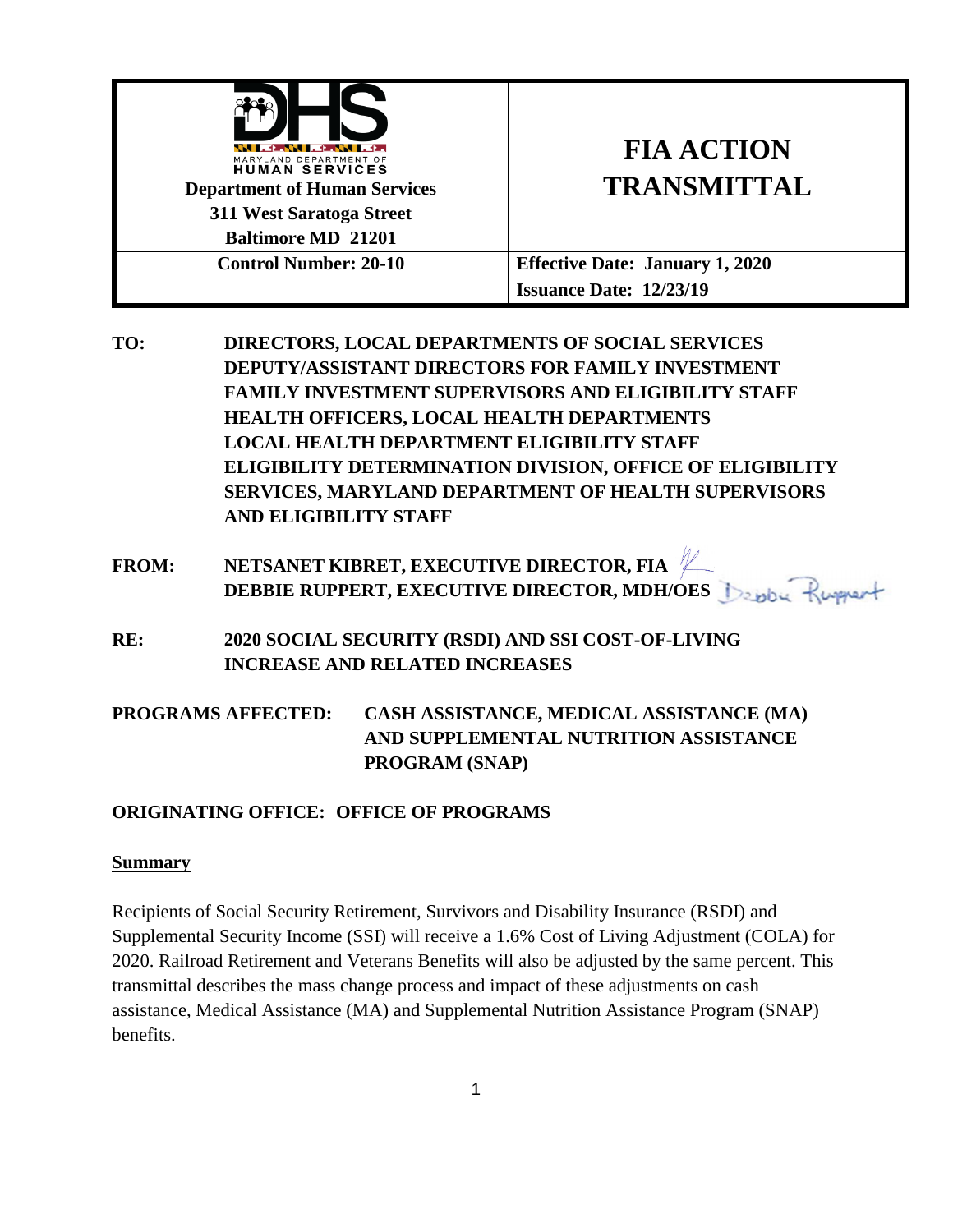## **Action Required**

Effective January 1, 2020, Social Security (RSDI), SSI, Railroad Retirement and Veterans Benefits will increase by 1.6%. Local Departments of Social Services (LDSS) need to understand and apply these changes to all affected programs according to the procedures outlined below.

NOTE: Count the increase for all cash assistance, MA and SNAP cases beginning with January 2020 benefits. A mass modification took place on December 8, 2019 for CARES and December 22, 2019 for E&E Systems to update a change in RSDI, SSI, Railroad Retirement and Veterans Benefits. This change will be effective January 1, 2020.

| <b>Federal Living</b>                     | <b>Amount of</b><br><b>Increase</b> |                                  | <b>SSI Only (Dollars)</b> |                                  | SSI and RSDI (Dollars)**     |  |
|-------------------------------------------|-------------------------------------|----------------------------------|---------------------------|----------------------------------|------------------------------|--|
| <b>Arrangements</b>                       |                                     | <b>Present</b><br><b>Benefit</b> | <b>New Benefit</b>        | <b>Present</b><br><b>Benefit</b> | <b>New</b><br><b>Benefit</b> |  |
| Individual $A^*$ and C                    | \$12.00                             | 771.00                           | 783.00                    | 791.00                           | 803.00                       |  |
| Couple A                                  | \$18.00                             | 1,157.00                         | 1,175.00                  | 1,177.00                         | 1,195.00                     |  |
| Individual B                              | \$8.00                              | 514.00                           | 522.00                    | 534.00                           | 542.00                       |  |
| Couple B                                  | \$12.00                             | 771.34                           | 783.34                    | 791.34                           | 803.34                       |  |
| Individual with essential<br>person A *** | \$18.00                             | 1,157.00                         | 1,175.00                  | 1,177.00                         | 1,195.00                     |  |
| Couple with essential<br>person A         | \$24.00                             | 1,531.00                         | 1,555.00                  | 1,551.00                         | 1,575.00                     |  |
| Individual with essential<br>person B     | \$12.00                             | 771.33                           | 783.33                    | 791.33                           | 803.33                       |  |
| Couple with essential<br>person B         | \$16.00                             | 1,040.36                         | 1,056.36                  | 1,060.36                         | 1,076.36                     |  |

### I. **SSI and RSDI Benefits: Effective January 2020**

\* - A - Independent living arrangement;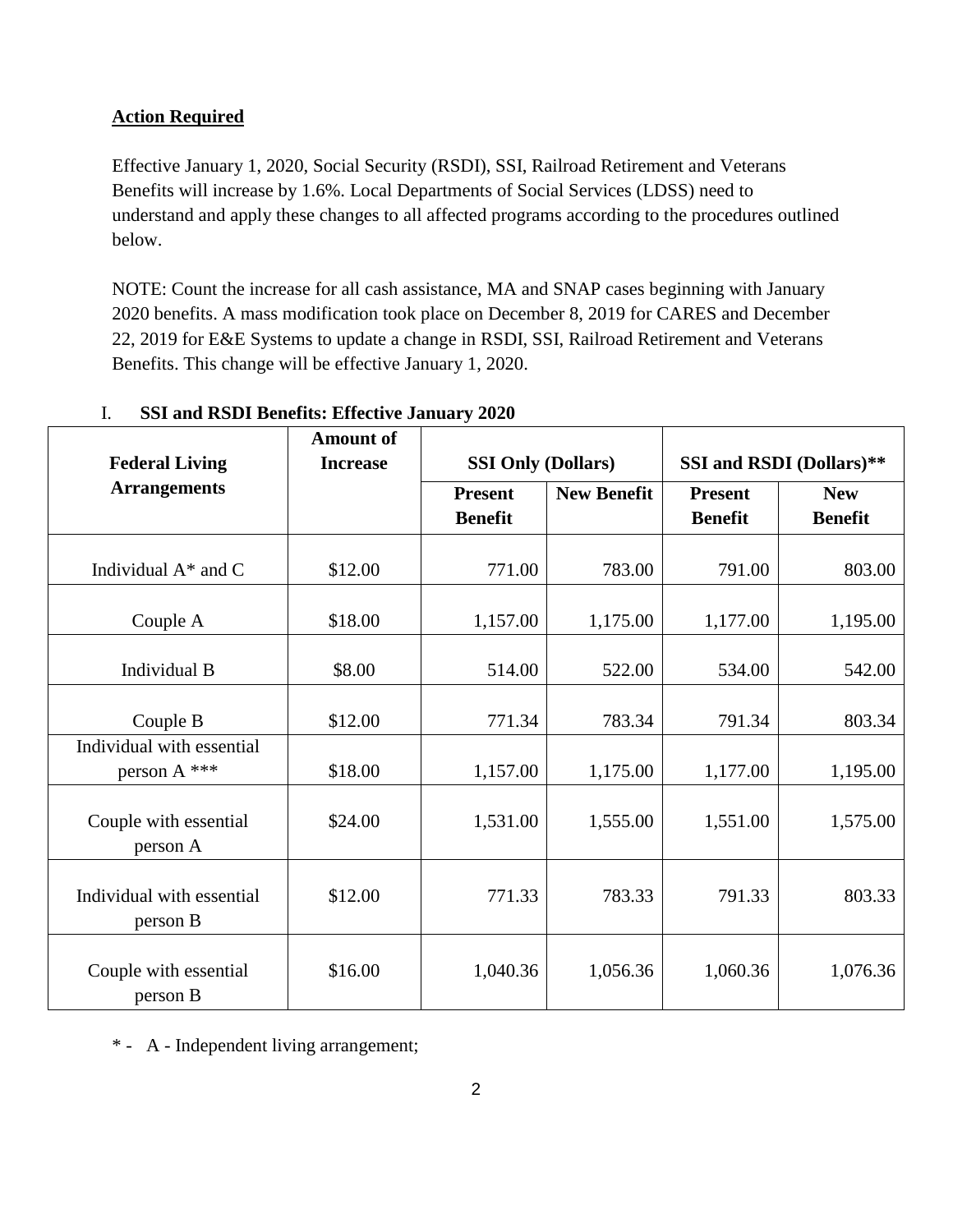B - One-third reduction for living in the household of another and receiving support and maintenance from the householder;

C - Child living with parents or stepparents whose resources and income are considered in determining the countable income and resources of the child.

\*\* - The benefit in the fourth column is usually \$20 more than the benefit in the second column. The same relationship exists between the first and third columns.

| <b>Living Arrangements</b> | Increment | <b>Present Benefit</b> | <b>New Benefit</b> |
|----------------------------|-----------|------------------------|--------------------|
|                            | \$6.00    | \$386.00               | \$392.00           |
|                            | \$4.00    | \$257.33               | \$261.33           |

#### \*\*\* - **Essential Person Increments**:

For purposes of verifying new RSDI/SSI amounts for individual cases, SVES or the award letter supplied by the customer should be used at the next recertification or at interim change.

### II. **PAA Assisted Living and Project Home Cases**

There is NO cost of living increase for Public Assistance to Adults (PAA) cases for 2020.

**Note:** 2020 is a leap year, which impacts the per diem amounts.

### **PAA Rates and Per Diems:**

| PAA Rates remain the same | Rate    | Per Diem |
|---------------------------|---------|----------|
|                           |         |          |
| Project Home Level A      | \$776   | \$25.44  |
| Project Home Level B      | \$875   | \$28.69  |
| Project Home Level C      | \$1,173 | \$38.46  |
| Project Home Level D      | \$1,376 | \$45.11  |
| <b>Assisted Living</b>    | \$894   | \$29.31  |

The personal needs allowance for all PAA cases, including Maryland Department of Health (MDH) Rehabilitative Residence cases, **is still \$82.00**.

Attached to this Action Transmittal are copies of letters to be sent to operators of Project Home and licensed Assisted Living facilities to explain these changes.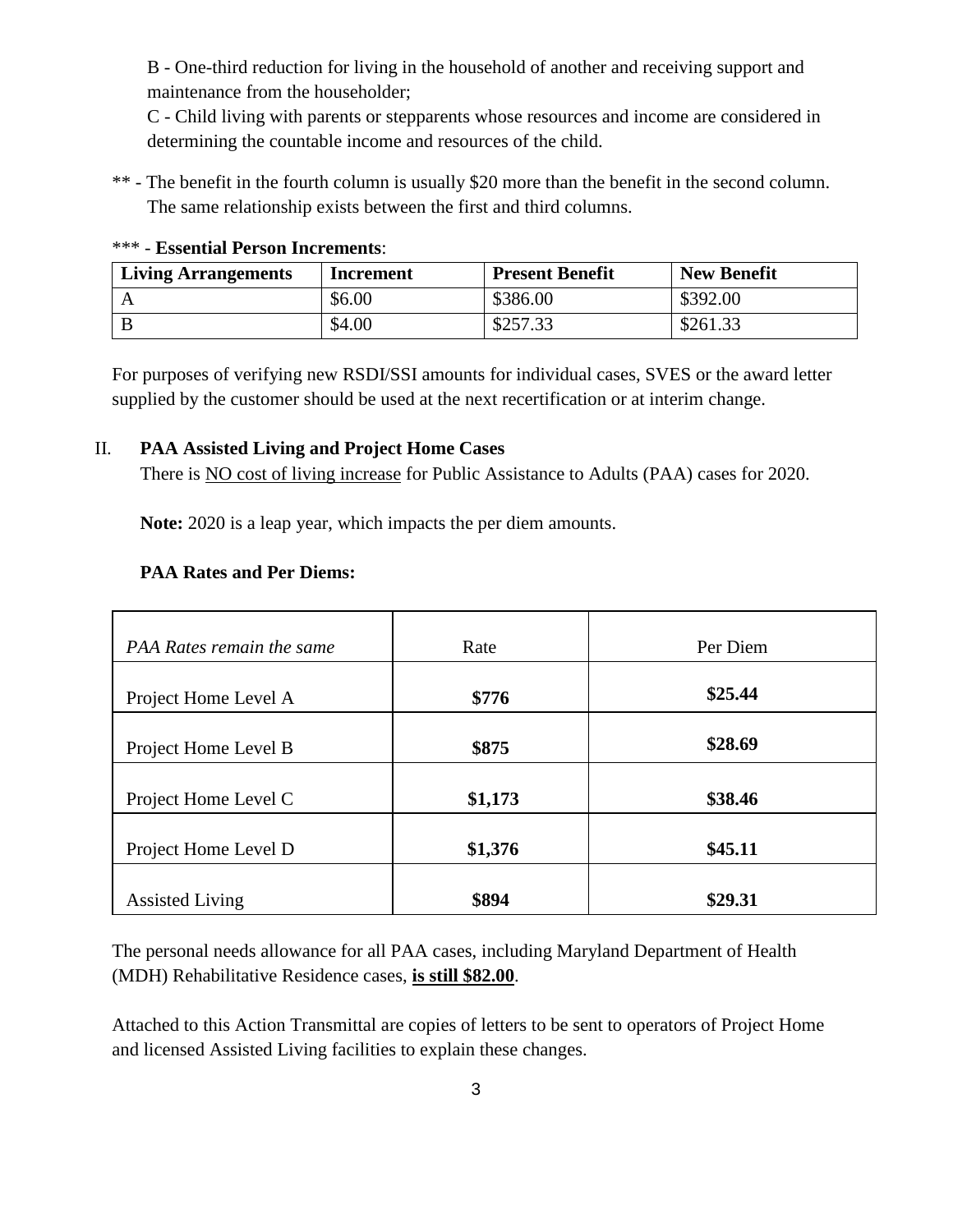Please note, for Rehabilitative Residence cases, the allowable need is the cost of the Rehabilitative Residence as paid, which is not to exceed \$54.00 per day.

## III. **Increase in Railroad Retirement Benefits**

Railroad Retirement (RR) benefits will also be adjusted in the mass modification for January 2020.

## IV. **Increase in Veterans Benefits**

The cost-of-living increase in the VA pension program will also be 1.6% effective January 2020. Veterans Benefits will also be adjusted in the mass modification for January 2020.

## V. **System Changes**

On December 8, 2019, the Social Security and SSI cost-of-living income adjustments (COLA) were made to CARES and Assistance Units (AUs) in active or spend-down status. This process caused all assistance units to be put through batch eligibility. Batch eligibility examines each AU for all eligibility factors and determines program type, AU status and benefit level. Case Managers will receive an alert (**#224 Grant Changed in Batch**) for any AU with a change in status or benefit level. Also produced, if applicable, are adverse action notices.

CARES will also update the SSA and SSI income fields on cases that are in an active no pay status, providing such income is present on the UINC screen. However, eligibility will not be re-calculated or notices produced until the case is reactivated.

The E&E System was also updated December 22, 2019.

## **Attachments**

| Attachment 1:        | <b>Sample Customer Notice</b> |
|----------------------|-------------------------------|
| Attachment $2 & 3$ : | <b>Sample Facility Notice</b> |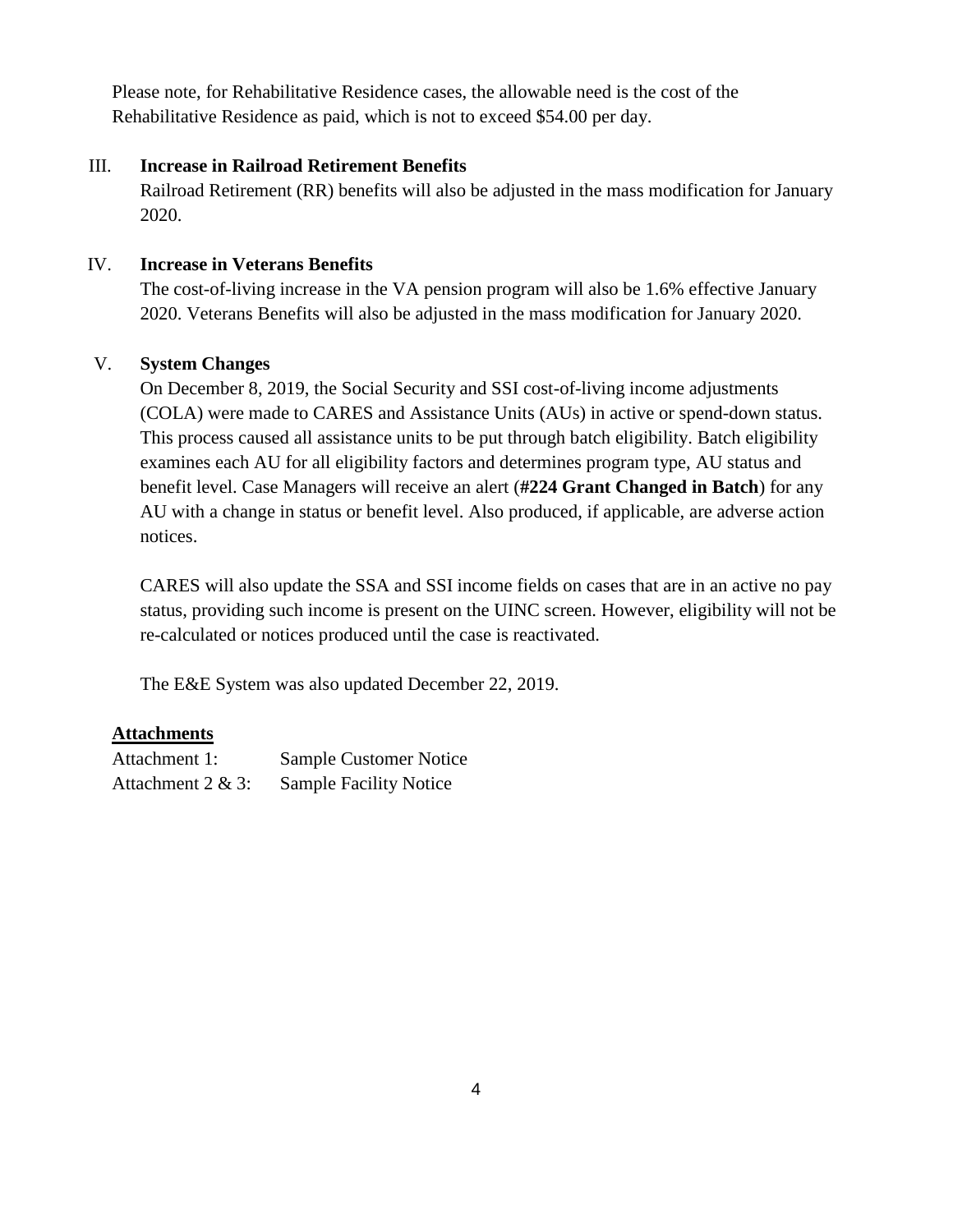# **Inquiries**

For policy-related questions, please complete the [FIA Policy Information Request Form](http://kb.dhs.maryland.gov/family-investment-administration/contact-us-with-your-fia-program-eligibility-policy-question/) found on Knowledge Base as shown in the screenshot below.



For CARES/systems questions, please contact [fia.bsdm@maryland.gov.](mailto:fia.bsdm@maryland.gov)

c: DHS Executive Staff MDH Executive Staff Constituent Services DHS Help Desk FIA Management Staff DHS OIG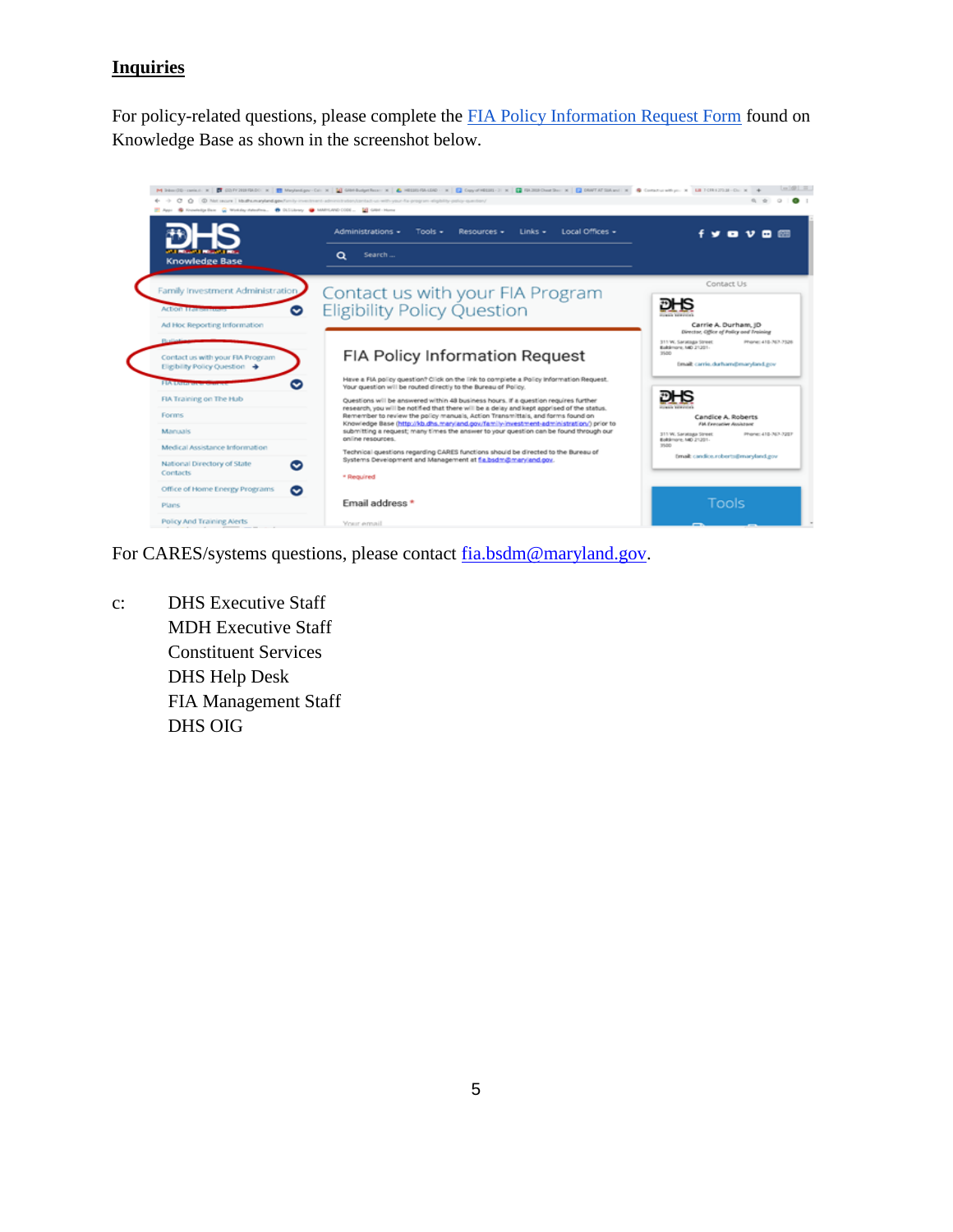| Department of Social Services |                |  |
|-------------------------------|----------------|--|
| Name                          | Date of Notice |  |
| Address                       | Category/Case# |  |
|                               | Case Manager   |  |
|                               | Telephone#     |  |
|                               |                |  |

Effective January 2020, Supplemental Security Income (SSI) and Social Security benefits from the Federal Government will increase. Project Home Levels A, B, C and D rates will remain the same.

Depending on whether you receive benefits other than Public Assistance and the care home where you live (Assisted Living or Project Home – Level A, B, C or D), there may be a change in your public assistance check. Please see below to review how your public assistance check is now being calculated.

Your public assistance check has been computed as follows:

| Cost of care             |  |
|--------------------------|--|
| Personal needs allowance |  |
| Total needs              |  |
| Deductions (specify)     |  |
|                          |  |

Your benefits under the Public Assistance to Adults program will:

[ ] Stay the same

\_\_\_\_\_\_\_\_\_\_\_ \_\_\_\_\_\_\_\_\_\_

 $[ ]$  Increase to \_\_\_\_\_\_\_\_\_\_ beginning in \_\_\_\_\_\_\_\_\_\_\_\_\_.

 $[ ]$  Be reduced to \_\_\_\_\_\_\_ beginning in \_\_\_\_\_\_\_\_\_\_\_\_\_.

\_\_\_\_\_\_\_\_\_\_\_\_\_\_\_\_\_\_\_\_\_\_\_\_\_\_\_\_\_\_\_\_.

[ ] Stop. You received or will receive your <u>last</u> check in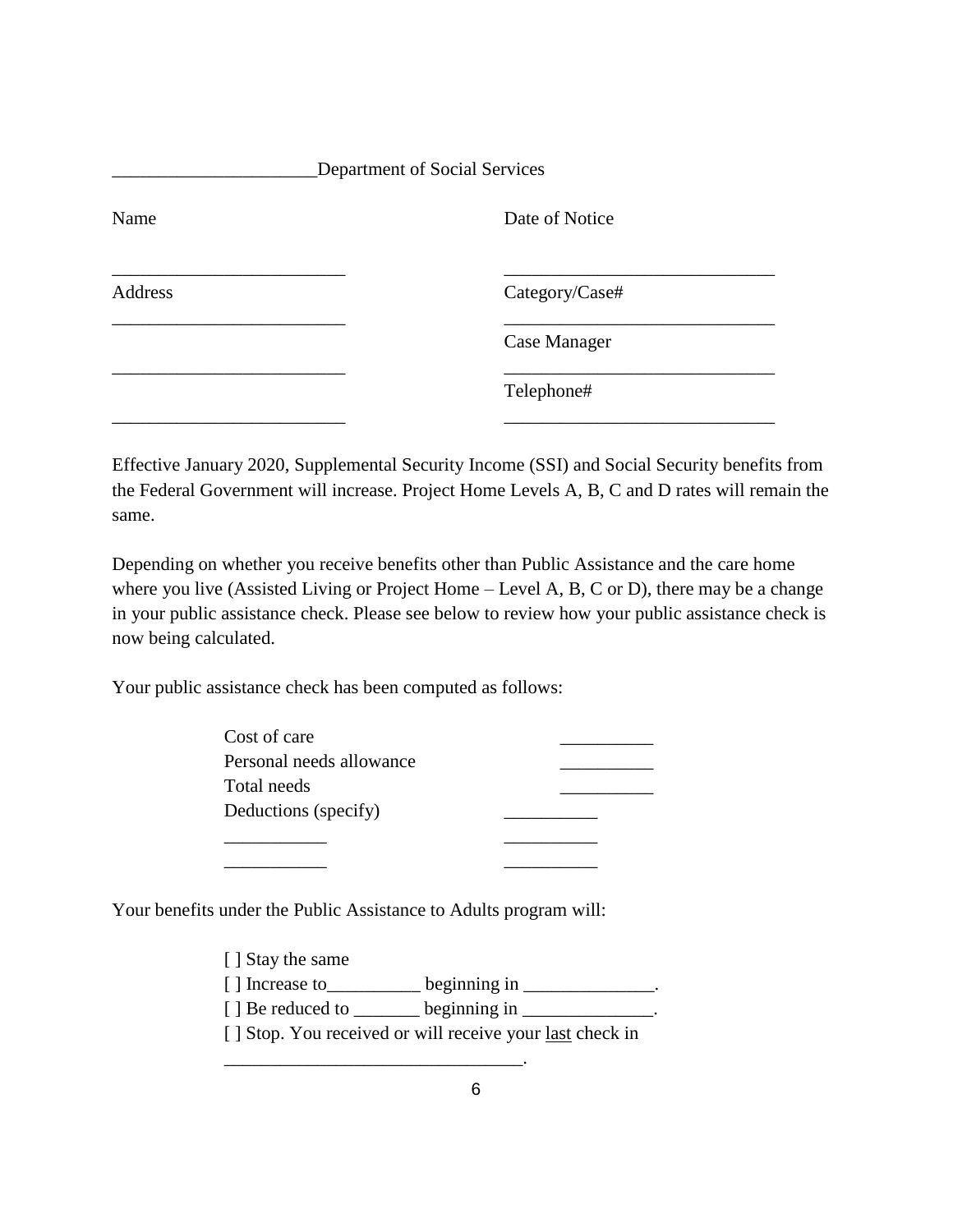Beginning in January 2020 you owe the cost of care, \$\_\_\_\_\_\_\_\_\_\_\_\_\_, to the operator of the facility where you live. The amount of money allowed for personal needs will still be \$82.00.

If you have any questions, please call the case manager listed above. You may appeal this decision if you do not agree with it. Information on how to appeal is printed on the other side of this letter.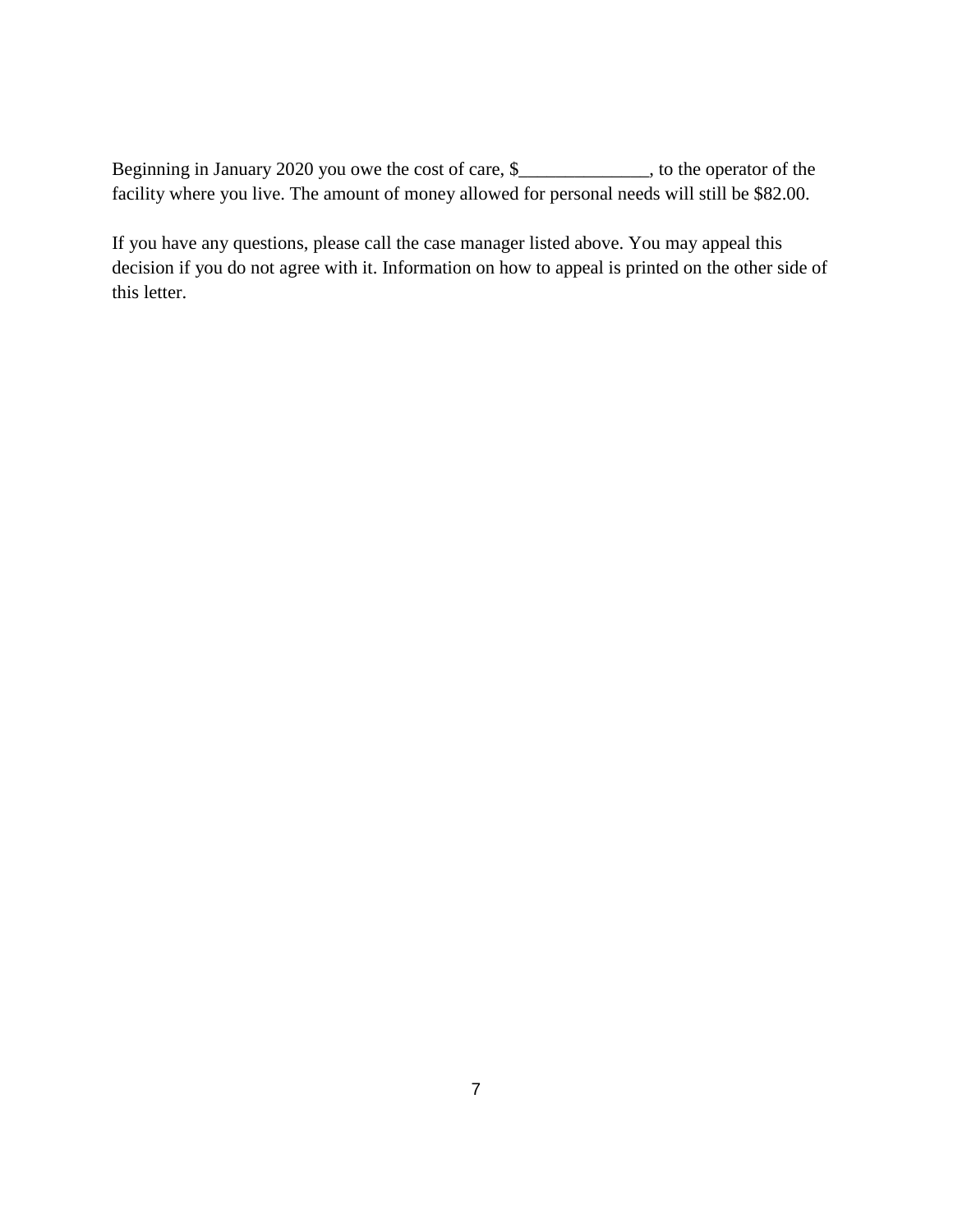#### **What to Do If You Don't Agree With This Decision**

1. You can call the local department contact telephone number on the first page of this letter and ask for a conference. Your case manager will be able to answer any questions you may have.

### **AND**

2. You can also file an appeal. Your local department has the necessary forms and will help you to file an appeal. Call the local department contact number on the first page of this letter for appeal forms and more information about how to file an appeal.

**Your check may be continued until a decision is reached on your appeal if you file your appeal within 10 days of the "Date of Notice" on the other side of this letter. You must file your appeal within 90 days of the "Date of Notice".** 

#### **What Happens When You Appeal**

An appeal hearing will be scheduled at a time and place convenient for you and the officer who will hear your case. You should come to this hearing. If you wish, you can be represented by a lawyer or a friend or relative. You may get legal help through the Maryland Legal Services Program or the Legal Aid Bureau in some areas of the state. In Baltimore City, Legal Aid's Office is at 500 E. Lexington Street (telephone number 410-951-7777). In the counties, your case manager will tell you how to get free legal services.

At least six days before the hearing, the local department will send you a summary of the information used to reach its decision. If you want any employees of the local department to be present at you hearing, you may notify the hearings office and tell why you want these employees to be present. You or your lawyer can look at the documents used by the local department to reach its decision.

A hearings officer will send you a written decision that says whether the local department's decision is found to be correct within 90 days after receiving your appeal request. If the local department's decision is found to be correct, and you have continued to receive an incorrect amount of benefits while waiting for a decision, you may have to repay the public assistance you received to which you were not entitled.

If you have any questions about your right to appeal, please call your local department at the contact telephone number listed on the first page of this notice and/or see the "How to Have a Hearing" insert for more information.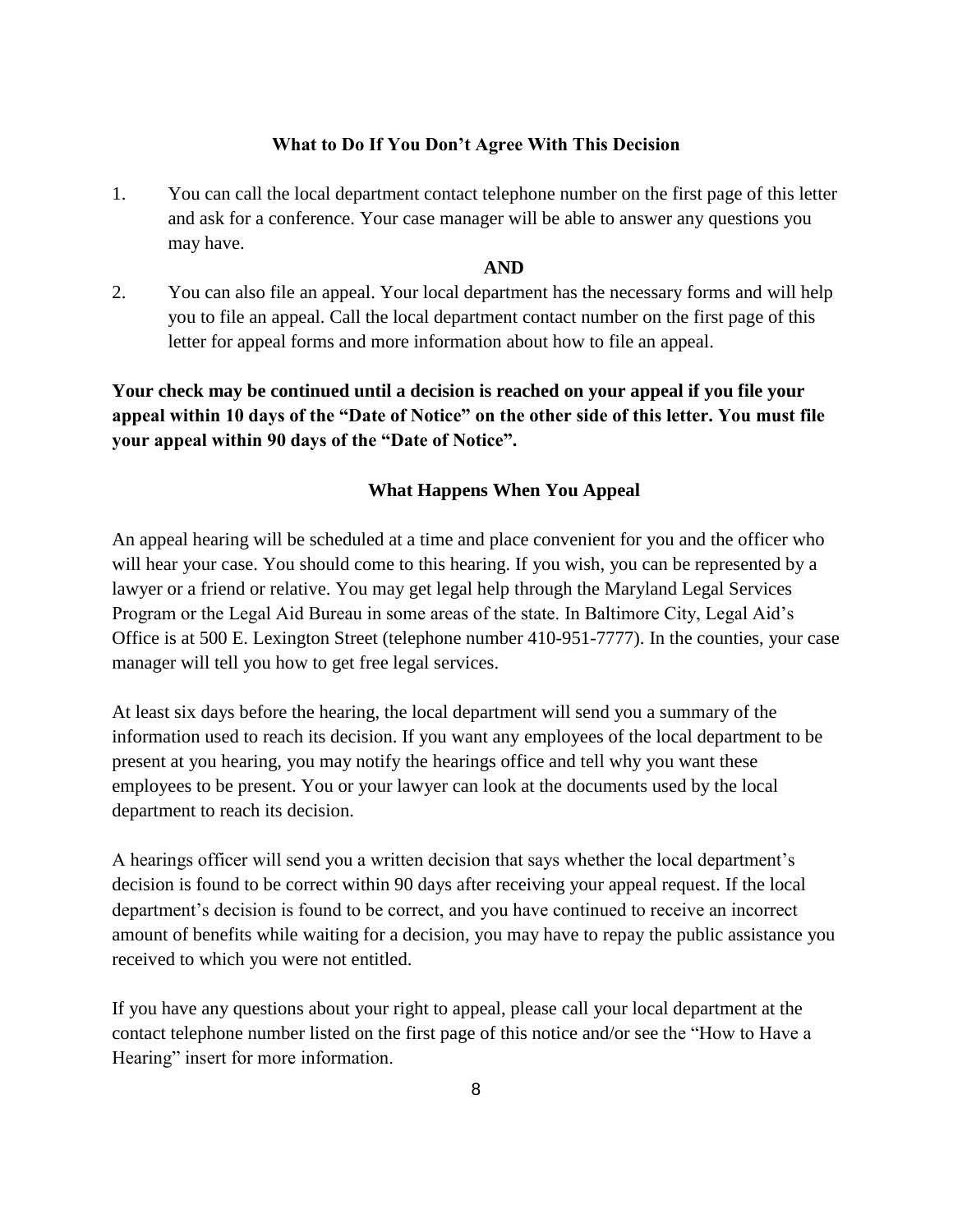December 23, 2019

Operators of Project Home Facilities

Dear Sir or Madam:

Please note that effective January 2020, Supplemental Security Income (SSI) and Social Security benefits will increase by 1.6%. Levels A, B, C, D and Assisted Living will remain the same. Customers will continue to receive \$82.00 for the personal needs allowance.

Effective January 2020, customers under your care that receive Social Security/SSI benefits may see changes in their public assistance checks. Local Departments of Social Services will notify affected customers concerning changes in the amounts of their public assistance checks prior to the new year.

Sincerely,

Netsanet Kibret, Executive Director Family Investment Administration